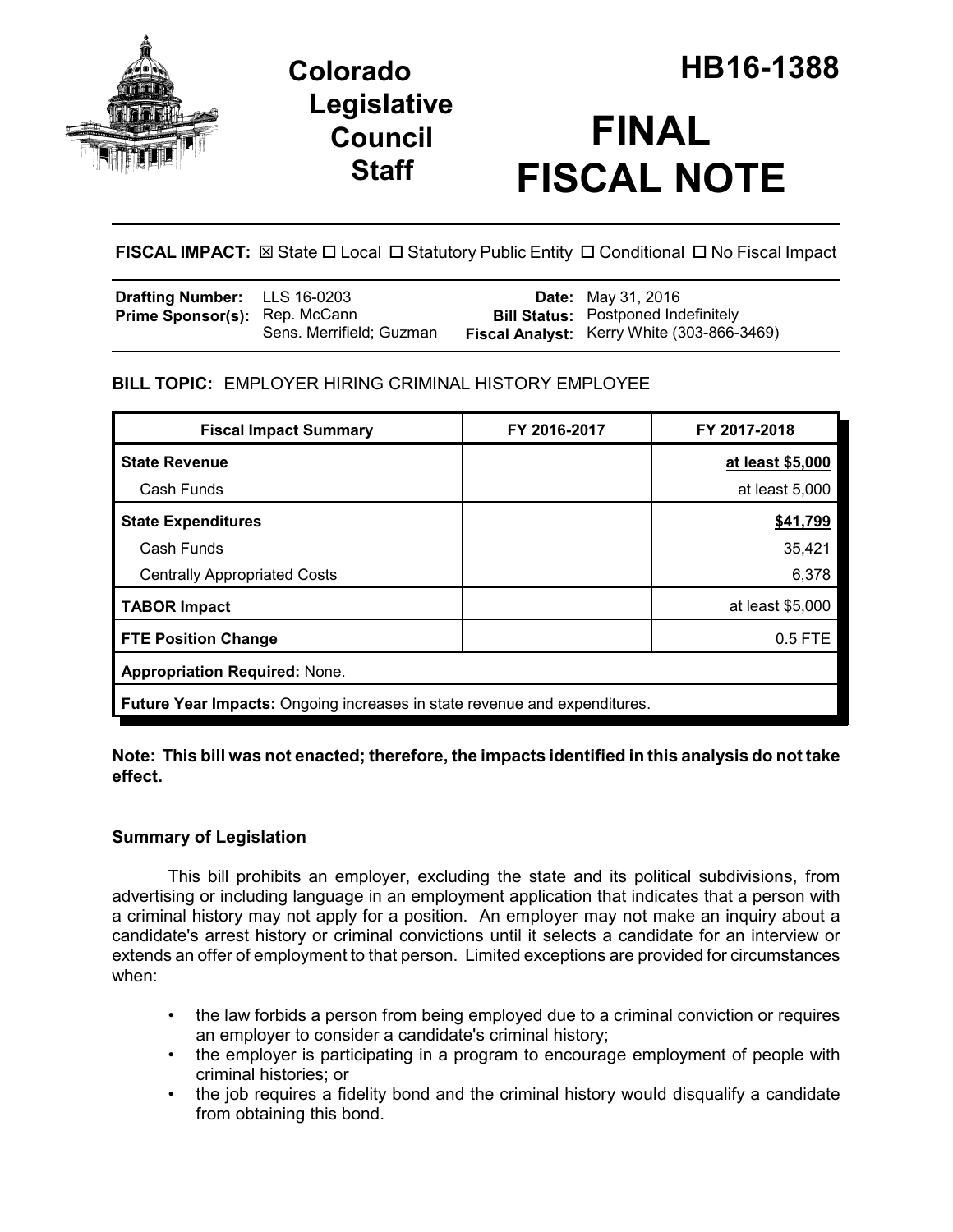Page 2

Employers must retain applications for nine months and provide them for review to the Colorado Department of Labor and Employment (CDLE) upon request within three days. The CDLE is directed to enforce the law and the bill provides for a range of penalties associated with the size of the employer and number of prior violations. These penalties range from a warning to a fine of \$2,500. The bill clarifies that violations under the bill do not authorize a private cause of action and evidence of violations are not admissible in any legal proceeding other than one initiated by CDLE for enforcement purposes.

#### **State Revenue**

Beginning in FY 2017-18, this bill is anticipated to increase state cash fund revenue from fines by at least \$5,000 per year, credited to the Employment Support Cash Fund. Fines will be collected by the CDLE against employers who violate the provisions of HB16-1388.

#### **TABOR Impact**

This bill increases state cash fund revenue from fines by at least \$5,000 per year, which will increase the amount of money required to be refunded under TABOR. TABOR refunds are paid out of the General Fund.

#### **State Expenditures**

This bill increases state cash fund expenditures in the CDLE by \$41,799 and 0.5 FTE in FY 2017-18 and by \$34,436 and 0.5 FTE each year thereafter. Table 1 and the discussion that follows describe the costs of HB16-1388.

| Table 1. Expenditures Under HB16-1388              |            |            |            |  |  |  |
|----------------------------------------------------|------------|------------|------------|--|--|--|
| <b>Cost Components</b>                             | FY 2016-17 | FY 2017-18 | FY 2018-19 |  |  |  |
| <b>Personal Services</b>                           | \$0        | \$26,443   | \$26,443   |  |  |  |
| FTE.                                               | 0          | $0.5$ FTE  | $0.5$ FTE  |  |  |  |
| <b>Operating Expenses and Capital Outlay Costs</b> | 0          | 5,178      | 475        |  |  |  |
| <b>Legal Services</b>                              | 0          | 3,800      | 1,140      |  |  |  |
| Centrally Appropriated Costs*                      | 0          | 6,378      | 6,378      |  |  |  |
| <b>TOTAL</b>                                       | \$0        | \$41,799   | \$34,436   |  |  |  |

*\* Centrally appropriated costs are not included in the bill's appropriation.*

*Assumptions.* Costs assume that there will be an estimated 2,500 inquiries and that follow up investigations will be conducted for 250 cases per year. This workload increase requires 0.5 FTE Compliance Investigator I. Standard operating and first-year capital outlay costs are assumed. In the first year, about 40 hours of legal services are required; future years will require about 12 hours per year.

*Centrally appropriated costs.* Pursuant to a Joint Budget Committee policy, certain costs associated with this bill are addressed through the annual budget process and centrally appropriated in the Long Bill or supplemental appropriations bills, rather than in this bill. The centrally appropriated costs subject to this policy are estimated in the fiscal note for informational purposes and summarized in Table 2.